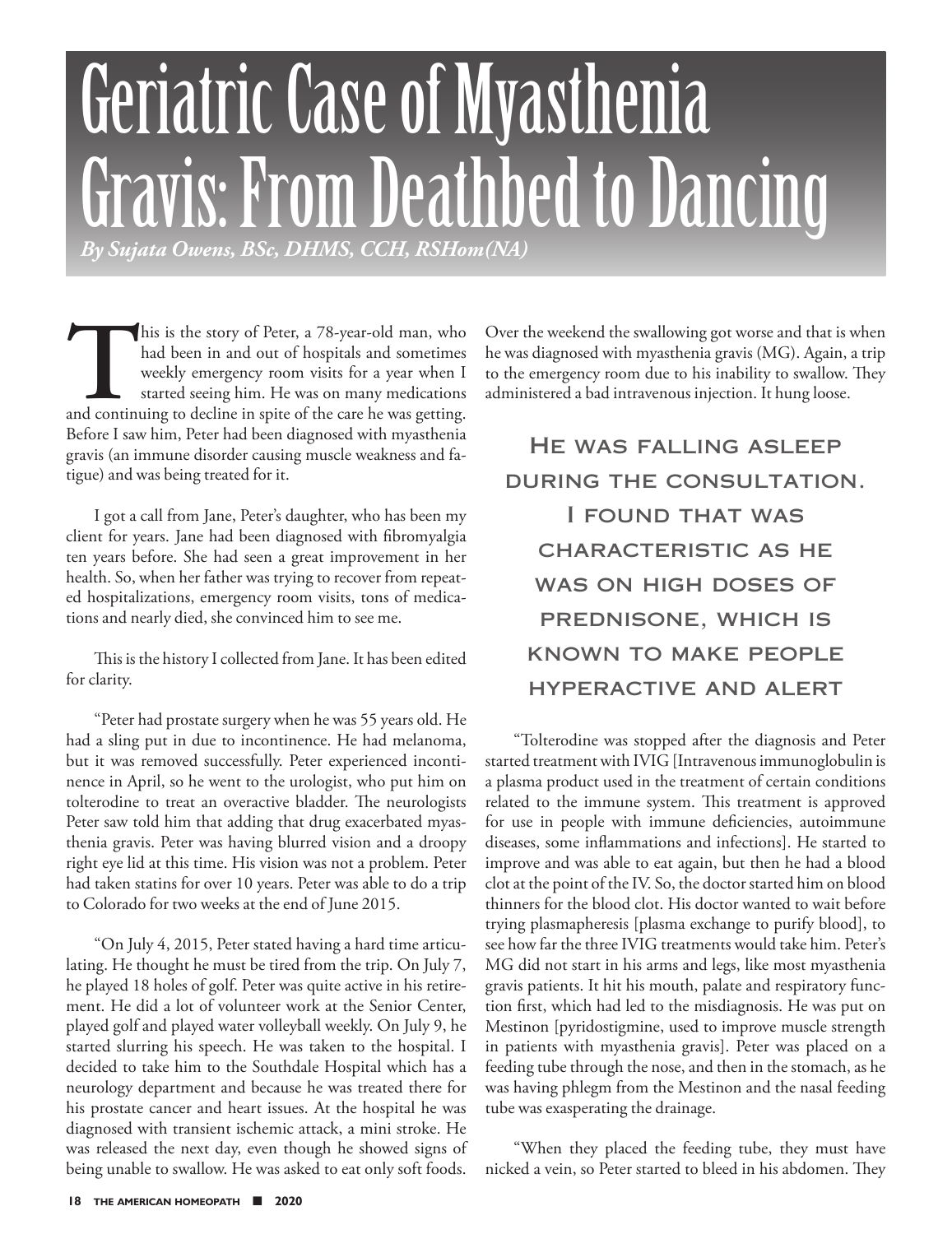had to stop all treatments for about a week. He continued to decline. They started plasmapheresis but it really wasn't stopping the decline. It was decided to put Peter on prednisone, 10 mg, so as not to make him decline any more. Still he continued to decline. Two days later, he was given even higher doses of prednisone, and had to go through a procedure of tracheostomy and was intubated. He was upset. Peter had an 'event' during the procedure and nearly did not recover from surgery. The event was not defined clearly. Peter almost died. Peter remained in the ICU for three weeks and was unconscious most of the time. He was weaned off the automatic respiration system at that time and eventually was able to breathe with a trach tube with assistance 24/7. So, Peter was taken out of the ICU and to another hospital. There was no improvement in his condition, he continued to decline."

I was contacted at this time and was asked if I would treat

Peter. I asked them to call me after he was stable enough and at home. So the family called their homeopath friend Kathy. Kathy encouraged them to start proper homeopathic treatment with me as soon as he was home and decided to help him because of the dire situation he was in. At this point Peter was unable to hear, write or see anything, he would not open his eyes,

he was unconscious and at his lowest. Kathy prescribed *Gelsemium* 30c. He was instructed to take a water dose of *Gelsemium* 30c: two drops every 15 minutes under his tongue for four doses. Although Peter was unable to move his tongue and mouth and had nurses in the room continuously, his family figured out how to administer the doses without being noticed. The next day Peter opened his eyes for the first time. The remedy was continued for one week and then weekly following plasmapheresis. Peter's prednisone dose at this time was lowered to 10 mg. He continued to show slow improvement until November 1 but stayed in hospital.

On November 4, Peter became quite weak and his diaphragm, palate, mouth and tongue symptoms started getting worse. He was back to slurring his speech and his eyes were weak. His eye started to droop again. He was unable to stick out his tongue or puff out his cheeks in spite of five plasmapheresis treatments. Kathy asked the family to switch to *Gelsemium* 200c. They did a blood test and decided the treatment was not doing any good. They increased the prednisone to 70 mg. Peter was released home on November 17.

Family friend Kathy came down at Thanksgiving and started Peter on *Gelsemium* 1M on December 4. Within two doses, given as half a teaspoon each time back to back in water, he started swallowing. He had been unable to swallow for months before that. Peter was self-sufficient and was feeding himself through the feeding tube. He was physically improving daily. He was getting around.

Peter continued to get plasmapheresis on December 11, 14, 15, 18 and 21, 2015. He greatly improved with these treatments and *Gelsemium* 1M. He was able to enjoy some broth and a taste of wine for Christmas Eve dinner. Doctor M was impressed with the overall improvements in Peter's condition compared to November, which were attributed to *Gelsemium*.

On January 1, 2016 Peter started to get weaker again. He was given *Gelsemium* 1M until January 3. Despite this, the decline continued. His speech got more slurred. He started getting a lot of postnasal drip and phlegm. So, Peter

I was looking for a REMEDY THAT COULD HELP bring inflammation down, and that also has a strong action on the circulatory system

went through another set of plasmapheresis starting January 11, 13, 15, 18 and 20, 2016. There was no dramatic improvement as with the December treatments, but his speech improved after the first treatment. He continued to struggle with the cough and phlegm, especially at night. Peter had to use a cough assist machine and a suction tube. Cough suppressants were

helping somewhat. He was able to swallow small amounts of water and suck on a popsicle. Peter's hands shook in the morning and got better as the day went on.

On January 21, despite five treatments of plasmapheresis, he still had a lot of congestion and phlegm. Peter's wife, Connie, did not think he made as much progress with the last round of treatment. He remained on a cough assist machine, which he had to use at night. Peter was short of breath in the morning; Jane thought he sounded like Darth Vader.

On January 24, Peter was again getting short of breath when he went up the stairs. He needed help. He did not have the physical strength to make it up, and his respiration seemed to be weakening.

On January 25, he continued to have more respiratory issues. He complained about being out of breath; his oxygen level was 72. He was taken to the emergency room. No one knew what was wrong, but they thought it was pneumonia.

On January 27, I visited Peter at his house. I saw Peter sitting in the living room in a recliner with tubes coming out of his nose and mouth. I heard mucus rattling in his chest. A nurse was standing nearby. His wife, Connie said, "It has been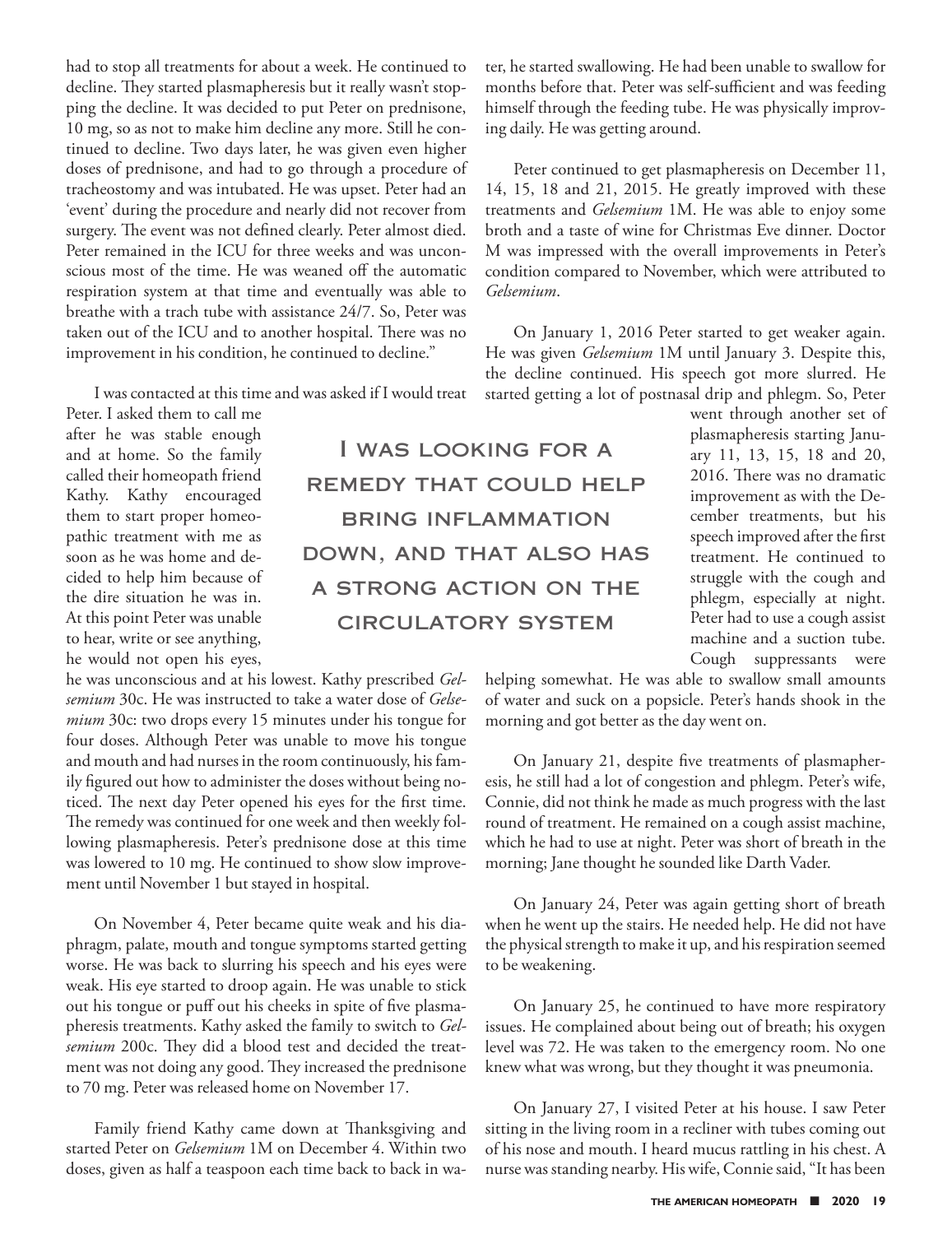a tough morning. His blood pressure is too high. His oxygen is still low. It is 90." She handed me a piece of paper with a list of the medications Peter was taking.

Mycophenate twice a day Clonidine one to three times per day Clonazepam three times per day Pyridostigmine three times per day Metoprolol twice a day Amlodipine twice a day Citalopram once a day Mirtazapine one at bedtime Bactrim: M, W, F. Once Prednisone: seven pills in the morning Cough syrup Tums/Prilosec for touchy stomach (at hospital) Lipitor Ranitidine for stomach

This is where the case-taking with Peter and Connie began. Connie spoke for Peter: "He can't speak much. He can't swallow. He has blurred vision. His right eye has a thin film. He was given over-the-counter drops that seemed to help. Slurring words began first of July. On fourth of July, he was not himself. He tried to eat cereal. He could not. It clung to his throat. He could only do broth soup, with no chunks in it. He could not open his eyes. His hearing, eyes and swallowing were all affected. He has made very little recovery."

I ask Peter what he needs help with most. Peter answered. "I want to get back to chewing something. I love food. It is not improving. The doctor says it will take a little time for this to go away. I feel weak. I felt good with physical therapy. Yesterday I fell backwards. They started an oxygen tube."

His wife takes over, "Blood clot he had in him, he kept having pain. When they would touch his stomach he had pain, right behind the gastric tube. He is black and blue from bruising from his chest to pelvis. He was bleeding inside his abdomen. They started heparin. He coded. Southdale Hospital keeps a ventilator in the ICU [Intensive care unit]. He had to be admitted to the ICU for three days. But he could only stay in the ICU for so long. They started him on propranolol. He is allergic to morphine."

I asked Peter how bad the pain was on the scale of 1 to 10, 10 being the worst? He says about 5. His stomach aches like there is too much gas down there.

I ask him about his bowels. He says he needed help with constipation a couple of times but otherwise good, normal. He added that he has had bed sores on his tailbone since August 20. When Connie was cleaning it, he thought that tailbone area felt heavy.

Connie adds, "They did not have a wheelchair to fit him. Whoever found the sore did not put it down on the chart. On the third day someone put it on the chart, I was furious. It was stage two or three by then. You can sue them for that. Then they got a wheelchair that fit him, and they also gave him an air mattress. When he went to the ICU to have that blood clot removed, it had an awful smell. I was born and raised on a farm, so I know bad smells. It was awful even five or six days after they took out the clot."

I say, "It must have gotten infected?"

She says, "Yeah. I think so. But then his blood pressure stayed good. Blood pressure was around 165/95. They forgot to give him a pill that they had taken him off. His hemoglobin was at 6.7. His breathing was bad. He tired more easily. But there was no fever. They did a blood transfusion at Southdale. We spent our anniversary in the Southdale ICU. Through all this he has been cheerful and easygoing. The nurses always commented on how nice he was. Mestinon that they put him on made a lot of mucus. They thought it was a cure for myasthenia. September 20, 2015 his white blood count was 2600. His hemoglobin was 9.2. No fever. Transfusions continued. He was in good spirit but a lot of mucus. They said that they did not know what was causing that much mucus. He was in hospital and just came home. Pulmonary infection is the diagnosis. They gave him IV antibiotics. They have a whole list of things that he is not supposed to take with myasthenia. I do not think the doctor really cared. They never explained to me how to give him doxycycline. He is on iron twice a day. He gave it without considering all the rest. Doctor M found the prostate cancer before it spread. Doctor M would see him for an hour. But they fired Doctor M because he spends too much time with patients. So now we do not have a doctor. Doctor H took him on. She spends 30 minutes with him even though she is supposed to see Peter for only ten minutes. I am disappointed with how they are treating him.

# Ferrum phos is known for pulmonary infections with or without strong fevers

"We both have been disappointed. From here on he went to Abbott. All these places we have been to have been disappointing. The two neurologists we saw started to fight and the woman neurologist who we liked, we never saw her again. Then from Abbott to Bethesda, but there was no neurologist treating him. The doctor at Bethesda was good and intelligent. She got him back on plasmapheresis. That got him going but rehabilitation was awful. He could not get up by himself. He was bedridden. The therapist came but they could not get him in the wheelchair. Fifteen minutes and he would be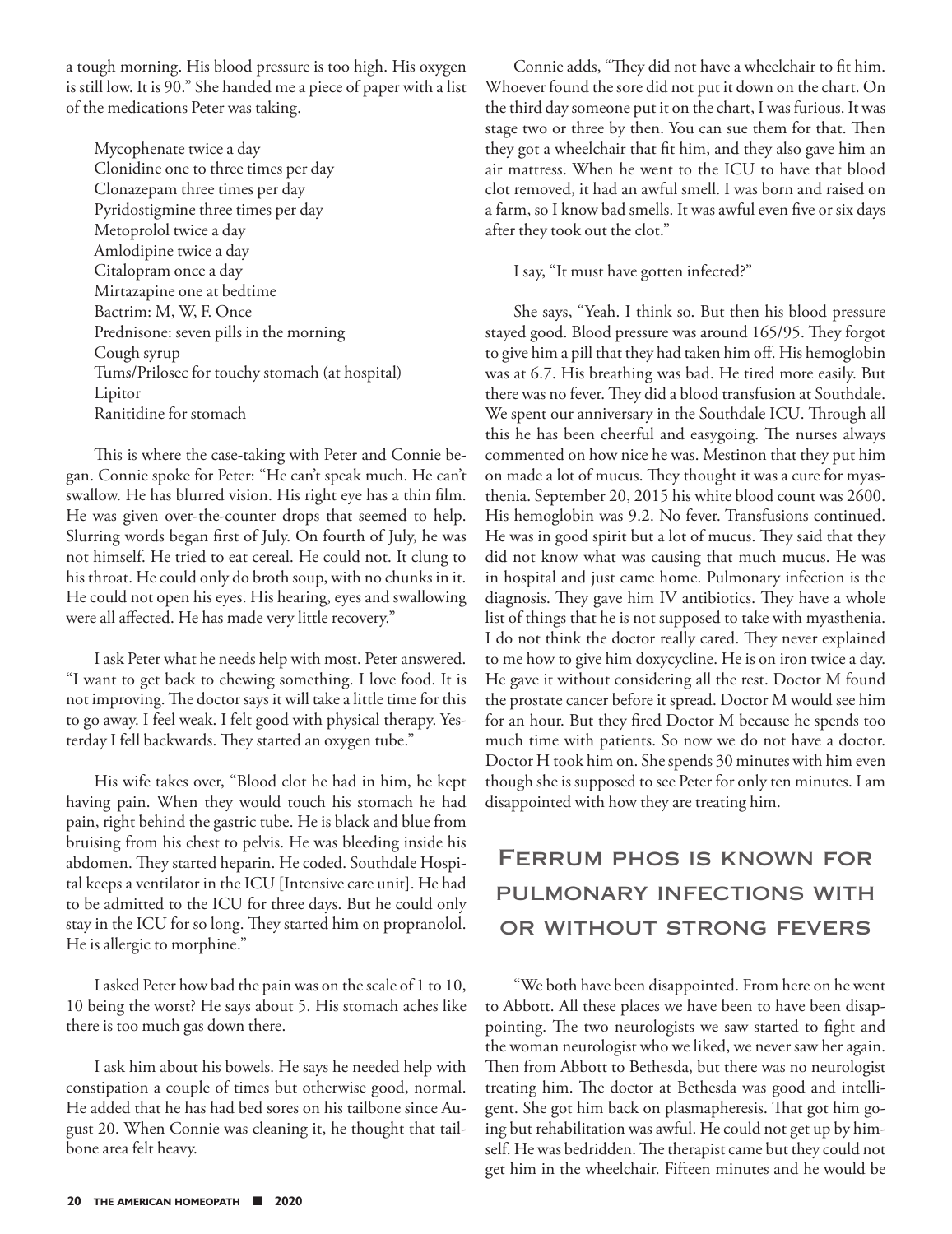done. They were too busy and short staffed. Someone plugged in the feeding tube. From there we went to St Joseph."

As Connie is giving this history, I observe Peter is falling asleep in the chair.

She continues, "For days, there was no progress. That is when my daughter started giving him *Gelsemium.* After the remedy, he opened his eyes. He could write on the white board. His writing was so poor before. He could say yes or no. And he got better as time went on. His feet were getting red, similar to his skin where he had the bed sore. He still has some edema now. Blood pressure pill he had quit but we put him back on it again. They started him on a cancer chemo drug on October 5. He did not sleep well there. But he liked the doctor he had there. His heart rate was slower on the ventilator but he could not sleep. He had no congestion there.

"On October 10, everything was good except his chest. More plasmapheresis. This mucus is caused by Mestinon and not from a cold. October 10, he walked for the first time. He was put on oxygen too. He was so weak. They shut the ventilator down. He started doing some exercises. His voice started coming back. He was able to speak. He could bike. His arms were affected and he could not write. His legs were never affected."

Connie adds, "He has been doing occupational therapy since he has been home. He can lift two to three pounds. On 28th October, we moved to Abbott Hospital for more intensive therapy. He was in the Courage Center and not the hospital. They did not have doctors assigned to him. When he went from Bethesda to the Courage Center, they did not tell him anything. So these poor doctors had to start over. I feel sorry for the doctor. She has to put up with it."

I ask him to tell me more about this weakness.

He says, "I am much weaker in general. I used to be active and involved in the community, church kind of person. I love playing golf. My eyes, eyesight, respiratory muscles all have been weak. I have weakness in my knees. It was like working with putty. I wish I would have died on the table. But I got a chance to stick around for a while."

Connie continues, "Yesterday was a nightmare at Northfield Hospital. They sent him home with oxygen. They were going to keep him one more day. We were not expecting to come home with oxygen. He had trouble getting in the house. He is too weak. He has walked a couple times with aid."

Peter has his eyes closed as if sleeping.

"He got to come home on November 17. They were not too sure he should. I would rather sit with him here. He was

fine until last week. He felt he had a cold. We went to see Doctor H. She prescribed him something which he took and in three weeks he is back in the hospital. The neurologist at Abbott said you should try this lady at the Park Nicolette Hospital who is good at treating myasthenia gravis. I do not drive. So my daughter took him. She took him off Mestinon. She said, 'It only helps symptoms and does not do anything to cure it.'

"Since November 17, he has had two sets of plasmapheresis. I could see the difference every time with the third, fourth, fifth plasmapheresis during the first round. But the second round of plasmapheresis, he had this infection, respiratory or pulmonary infection. He does not want the fan on. He feels chilled easily. He can only have some warm water or a can of broth soup through the feeding tube. He says warmth feels good, as it is not a shock to the system. He likes the sponge baths. He likes them nice and warm. Our heat is turned up pretty high to 73 degrees F."

I ask Peter, "Is the mucus dripping down?" Peter answers, "Yes, a glob drops down and I have to cough it out. It is green colored."

Connie adds, "I nebulize him. He is coughing. It is really bad in the night. He has popsicles but the cold of the popsicles makes him cough. When they did a swallow test two weeks ago, he could not swallow."

(Peter starts having a coughing fit.)

"They say the last thing to come back is this ability to eat. He was good the first two weeks, soup and yogurt. Next day he crashed overnight. IVIG got him to that point but they could not give it to him anymore."

(I observe with coughing he gets red in face. He is bringing up mucus, lots of loose mucus. He is making a sound to bring it up. I hear gurgling.)

Connie continues, "They will start lowering the prednisone next week. Yesterday they gave him steroids and a catheter for plasmapheresis. The nurse could not get blood from one side. A couple of nurses have been terrific luckily."

(Peter asks to be excused to go to bathroom. He has a walker.)

In the case record that was filled out for Peter and from Jane's history, I knew that Peter had lost his son and his granddaughter in a car accident suddenly. He wrote that was the biggest grief he had ever encountered. He had gotten suicidal and even thought of ending his life by running a car in a closed garage. I decide to ask him about this when he returns.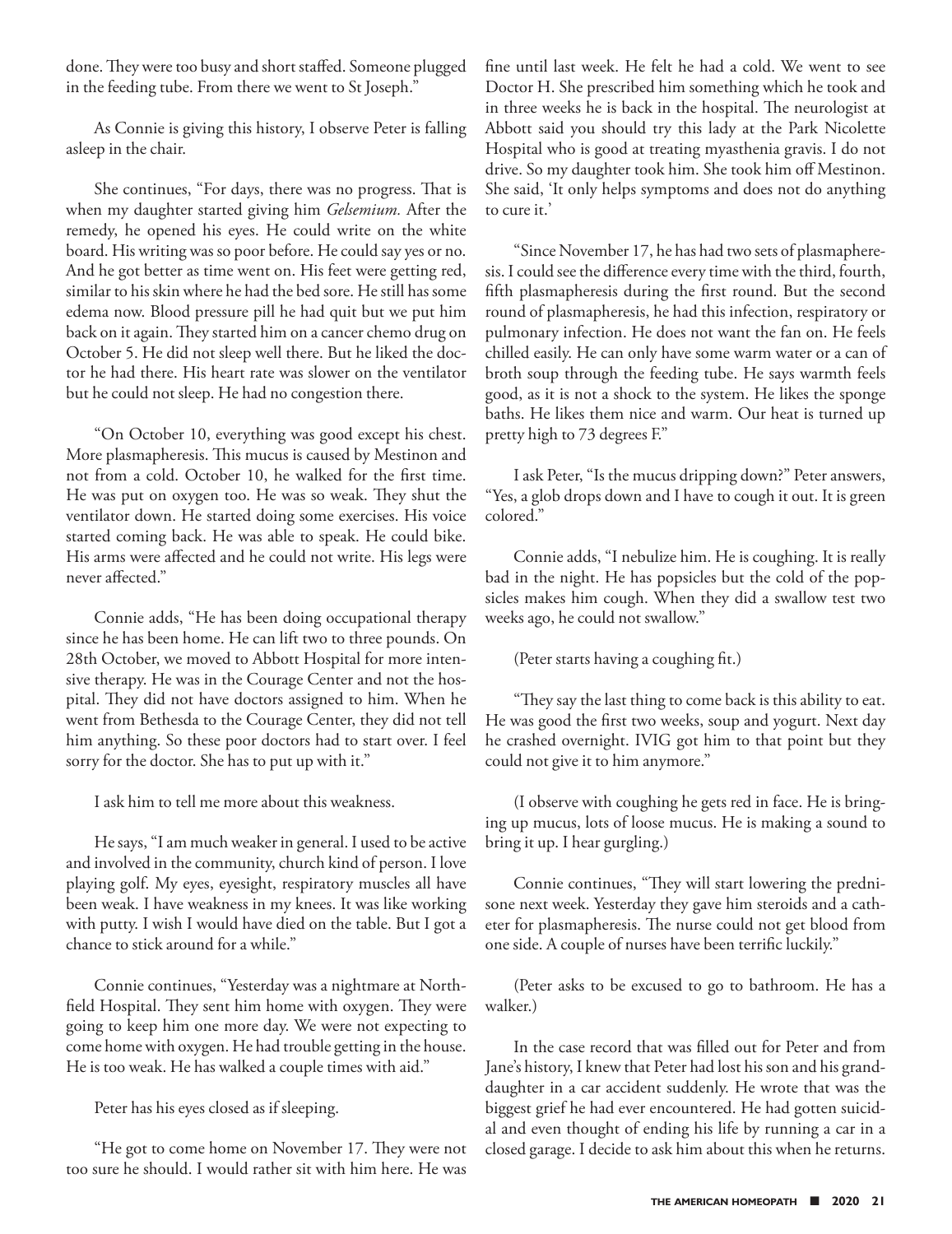In my repertorization, I tried to keep the balance of symptoms that represent the disease in Peter along with key general symptoms and characteristic symptoms that represent him

I ask, "Would you mind telling me what happened after your son and granddaughter died in a car accident?"

Connie takes the lead in answering, "He did see a counselor two or three times. Our son was diabetic. He went into a diabetic coma and had an accident. His daughter was in the car at the time. They are buried together near us in a cemetery. Peter goes out there when he can at least once a week or more. I do not feel I need that. But it soothes him."

I also found out that Peter avoided confrontations and was generally in a good mood. I ask, "He gets angry?" Connie answers, "Yes, but rarely. My daughter made him a chart which tells him what he is supposed to do but he expects me to take care of him. He asks me to get the pillow, easier to ask me than do it himself. Good thing we are retired. For sleeping he is raised up, at about 30 degrees. Lots of goop. I have to clean it up. I suctioned it before he went to bed and there was stuff last night and again today morning. He prefers to sleep on his right side."

I ask, "Are you restless?" Peter says, "No. I sleep on my back or on right side and I sleep soundly."

I ask, "The case record said you take sleeping medications?" Connie answers "He has two meds at night. An antidepressant and Lorazepam for mood and anti-anxiety. He was on statins for ten years. That is what caused this. The chemo drug he is on is making him lose his hair. It comes out in big bunches."

As I did not get satisfactory answers about how it was for Peter after his son's and granddaughter's sudden death, I decide to ask again, "How was it after the deaths?" Again Connie answers: "That was 15 years ago so it's hard to remember now. I think he was more disappointed and very depressed. It took two years to get over our son and granddaughter's death."

I ask, "Does he like company or prefers to be alone?" She answers, "He likes both, to be with people and alone"

I ask, "Is he better after crying?" Connie says, "Yes."

Peter says as I am getting ready to leave. "At 79, why did I get this? I have lots of friends. I have received cards and prayers from all over. That cheered me up. My brother was 42 when he died. My dad died at 63. My granddaughter, I miss her. I would drive her to places. I still talk to them. I say to him, 'You should have known better.' He was diabetic you know. What is done is done. I pray for them. I love them."

#### **My assessment:**

Even though Mestinon was possibly causing all this mucus, the pulmonary infection had to be treated and the cough had to get better first. That would stop the ongoing emergency room and hospital visits.

Jane's homeopath friend had done a good job prescribing and managing the first prescription of *Gelsemium,* which definitely helped. The plasmapheresis and medications he was taking were managing some of his myasthenia gravis symptoms at the time I saw Peter.

#### **Analysis:**

I felt I had to give importance to treating the ongoing infections and help bring the mucus production down. In the last year and a half, he has had series of these acute infections one after another that ended up admitting him to the emergency room. I wanted to reduce and stop the emergency room and hospital visits. Even after ten blood transfusions, he was anemic. I was looking for a remedy that could help bring inflammation down, and that also has a strong action on the circulatory system. There were not a lot of strong characteristic features he could give me. But there were enough symptoms I was observing. He was producing excessive mucus that was loose, rattling and without aspiration would choke him. I noticed the redness of his face during the coughing fit then back to his normal paleness because of low hemoglobin issues. Also, he had internal abdominal bleeding symptoms.

Peter was a jovial guy with lots of friends. We can certainly call him a family-oriented man. His griefs were the sudden deaths of his son, granddaughter, and when he was younger, his brother's death. He was better from crying. He liked to visit the cemetery once a week. It comforted him. He talked with his dead son.

Weakness was his chief complaint (weakness is a main manifestation of myasthenia gravis). The only sensation that came through Connie and Jane was: he was strong before and now he is so weak. He was falling asleep during the consultation. I found that was characteristic as he was on high doses of prednisone, which is known to make people hyperactive and alert. He talked about feeling dull.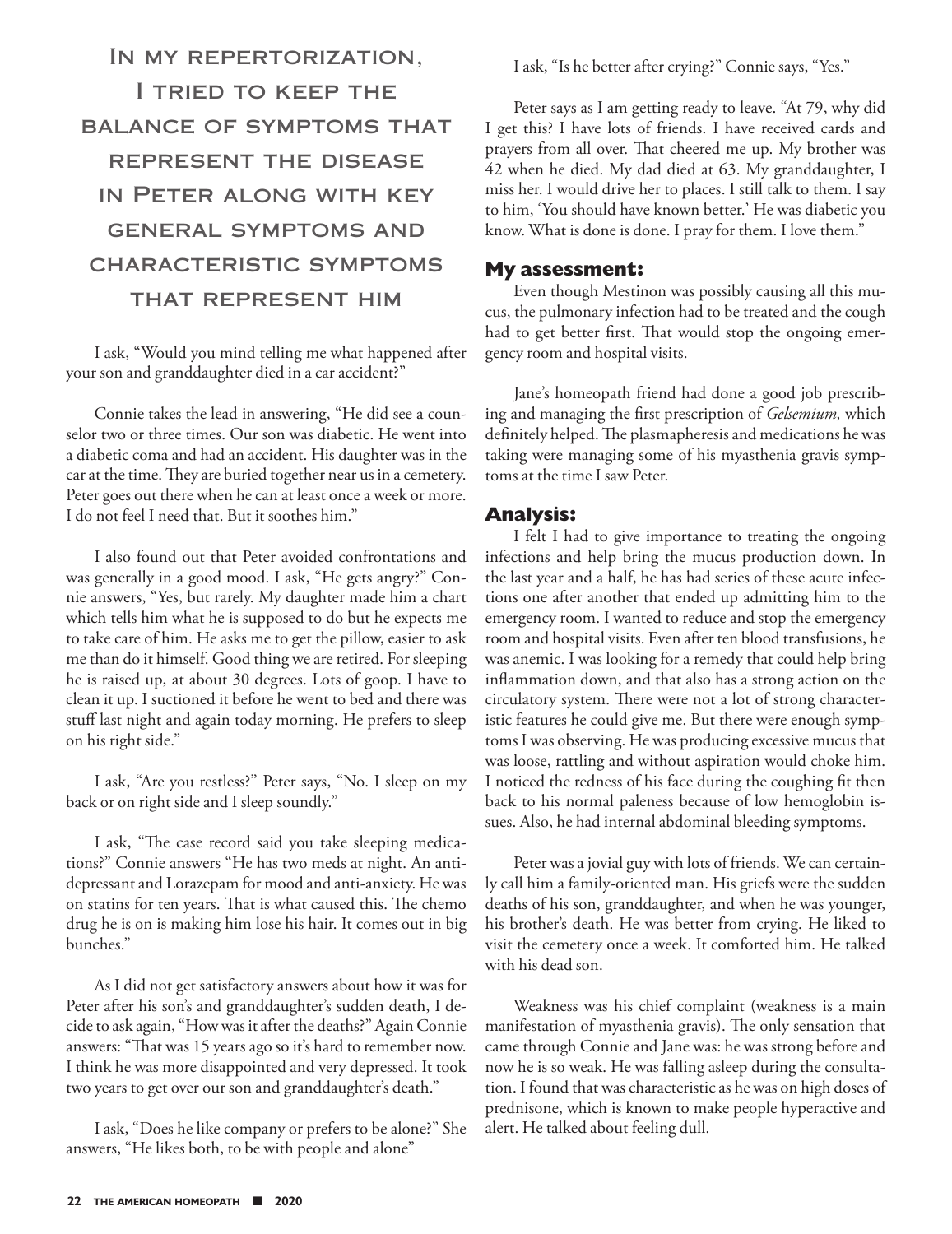He was generally chilly and better from warmth. He desired cold drinks or popsicles which made him cough. He slept on his back since this illness but used to sleep on his right side before. He felt hot when his blood pressure rose.

#### **Remedy:** *Ferrum phos* **LM1**

*Instructions:* Give ten succussions to the remedy vial given. Put five drops in a half-cup of water. Stir ten times. Take one teaspoon twice a day. After the second dose, throw away what is left in the cup and make new solution each day. Continue the process every day until follow up.

Why the LM potency? Peter's vitality is low, he is on lots of medications and with underlying tubercular (green mucus), and sycotic (too much mucus production, cancer growth) miasms, I decided to do LMs as such a state needs frequent repetitions. In addition, the LM potency causes fewer aggravations and if aggravations happen they can be managed by stopping the remedy for three days and then restarting with fewer drops and succussions.

## **Repertorial analysis (Radar Opus 2.1.13):**

You will see in the reportorial analysis that *Phosphorus* appears in first place and *Ferrum* is sixth. *Ferrum phos* is known for pulmonary infections with or without strong fevers.

I would like to emphasize that in my repertorization, I tried to keep the balance of symptoms that represent the disease in Peter along with key general symptoms and characteristic symptoms that represent him. That is what has given us the totality of the case in this repertorization.

#### **About my analysis:**

I decided to combine rubrics as they were represented in two different sections: Difficulty in swallowing appears in both the Mouth and Throat sections, with a smaller number of remedies in each. The combined second rubric you see in the clipboard below has 148 remedies in it. The two rubrics used to create the combined rubric are: Mouth, swallowing, aggravates (48 remedies) and Throat, swallowing, impossible (107 remedies). Instead of representing the rubric myasthenia gravis, which is incomplete as it has only 16 remedies in it, I chose to use the main and characteristic representative symptom of his illness in Peter.

Another characteristic symptom of redness of face was combined to try to get a better representation of remedies. Face, discoloration, red, alternating with, paleness (62 remedies) and face, discoloration, red, cough, during (38 remedies). So the combined third rubric has 81 remedies in it. The symptom of paralysis of lids was taken as that was what was unusual about Peter's representation of myasthenia gravis. So the rubrics clipboard is a combination of my significant observations and the characteristic symptoms of Peter and his illness. The symptom of anemia had to be included, as even though Peter had received multiple plasmapheresis, he was still anemic. I felt compelled to include the weakness with sleepiness because even though myasthenia gravis has weakness as part of the disease representation, Peter (who was on prednisone) was falling asleep at various times during the case-taking. That striking quality made it a characteristic symptom to include in my repertorization. (see chart below)

| ٠<br>Type in Englis<br>Search area Search<br>Bookmarks<br>History<br>Clificol<br>General help<br>$\overline{2}$<br>Go back Go forward<br>Analysis<br>References<br>Patients<br><b>Remedies</b><br>Maps<br>Zoom in<br>Repertories<br>Families<br>Zoom out<br>Print |                                                                                                                                                                                                                                                                                                                                                                                                                                                                                                                                                                                                                                                                               |                                  |                                                                                                                                                                         |                                                                                                                                   |                                                                                                     |                                                                                                    |                                                                                                                   |                                                                                                                         |                                                                                                                                                                                       |                                                                                                          |                                                                            |                                                                                                     |                                                                                  |                                                                                                          |                                                                                 |                                                                                 |                                                                |                                                                |                                                              |                                                                                                                                   |                                                                             |  |
|-------------------------------------------------------------------------------------------------------------------------------------------------------------------------------------------------------------------------------------------------------------------|-------------------------------------------------------------------------------------------------------------------------------------------------------------------------------------------------------------------------------------------------------------------------------------------------------------------------------------------------------------------------------------------------------------------------------------------------------------------------------------------------------------------------------------------------------------------------------------------------------------------------------------------------------------------------------|----------------------------------|-------------------------------------------------------------------------------------------------------------------------------------------------------------------------|-----------------------------------------------------------------------------------------------------------------------------------|-----------------------------------------------------------------------------------------------------|----------------------------------------------------------------------------------------------------|-------------------------------------------------------------------------------------------------------------------|-------------------------------------------------------------------------------------------------------------------------|---------------------------------------------------------------------------------------------------------------------------------------------------------------------------------------|----------------------------------------------------------------------------------------------------------|----------------------------------------------------------------------------|-----------------------------------------------------------------------------------------------------|----------------------------------------------------------------------------------|----------------------------------------------------------------------------------------------------------|---------------------------------------------------------------------------------|---------------------------------------------------------------------------------|----------------------------------------------------------------|----------------------------------------------------------------|--------------------------------------------------------------|-----------------------------------------------------------------------------------------------------------------------------------|-----------------------------------------------------------------------------|--|
| $\sqrt{2}$<br>$15\,$<br>$\triangle$<br>L.<br>$11$<br>O.<br>L<br>$\triangle$<br>ı.<br>Õ.<br>$\bullet$                                                                                                                                                              | 240 - Sun Sep 8 11:39:18 2019 - 90 - James Stenstrom<br>lin<br><b>C. 1 マ 印 〇 - News: Full repertory</b><br>Search remedy:<br>* 2. Clipboard 2<br>> 1. EYE - PARALYSIS - Lids, of - Upper<br>2. THROAT - SWALLOWING - impossible etc.*<br>3. FACE - DISCOLORATION - red - alternating with - paleness etc.*<br>* 4. RESPIRATION - MUCUS AGG.; ACCUMULATION OF<br>> 5. MIND - WEEPING - amel.<br>▶ 6. COUGH - RATTLING<br>> 7. MIND - DULLNESS - sleepiness, with<br>▶ 8. GENERALS - WEAKNESS - exertion - agg. - slight exertion<br>▶ 9. MIND - DEATH - desires<br>▶ 10. GENERALS - FOOD AND DRINKS - ice cream - desire<br>> 11. GENERALS - ANEMIA - disease; from exhausting |                                  | X   Synthesis Treasure Edition 2009V (SCHROYENS F.)<br>$\times$<br>(71)1<br>(148)1<br>(81)1<br>(25)1<br>(41)1<br>(96)1<br>(34)1<br>(86)1<br>(101)1<br>(50)1<br>(12) 1 2 | dros<br>$11$   9<br>$1$   $1$<br>$\vert$ 1<br>$\sqrt{2}$<br>$\mathbf{1}$<br>-3.<br>$\parallel$ 1 $\parallel$ 2<br>$\vert 3 \vert$ | 3<br>$\overline{9}$<br>$\mathbf{1}$<br>$\vert$ 1<br>$\overline{2}$<br>$\boxed{1}$<br>$\overline{2}$ | $\frac{1}{\sqrt{2}}$<br>-5<br>$\mathbf{A}$<br>$\overline{9}$<br>8<br>$\mathbf{1}$<br>-3<br>$1$   2 | Sulph.<br>-6<br>8<br>-8<br>$\overline{2}$<br>$\overline{1}$<br>$\overline{2}$<br>$\overline{2}$<br>$\overline{2}$ | met ret ar<br>8<br>7<br>$19 15 14 13 15 13 12 13 11 11 10 10 9 13 13 11 10 9$<br>$\overline{2}$<br>-3<br>$\overline{2}$ | alc outs ars.<br>9<br>10<br>$\overline{7}$<br>$\overline{1}$<br>$\mathbf{1}$<br>$\mathcal{P}$<br>$\overline{2}$<br>$\vert$ 1<br>$\vert$ 1 $\vert$<br>$\overline{2}$<br>$\overline{1}$ | $\times$<br>12<br>11<br>$\overline{7}$<br>7<br>$\overline{2}$<br>$\overline{2}$<br>  1<br>$\overline{2}$ | mot N.<br>合<br>13114<br>$\overline{7}$<br>2 <sup>1</sup><br>1 <sup>1</sup> | <b>SP</b> James Stenstrom<br><b>vell</b><br>6<br>6<br>$\vert$ 2<br>$\overline{2}$<br>$\overline{2}$ | <b>All-a</b> C.<br>15 16 <br>6<br>$1$ 1<br>1<br>$\overline{2}$<br>$\overline{2}$ | Garow<br>17<br>18<br>6<br>6<br>$\vert$ 1<br>$1$ $1$ $1$<br>$\overline{2}$<br>$\vert$ 1<br>$\overline{2}$ | 19<br>6<br>$\overline{9}$<br>$\overline{2}$<br>$\overline{2}$<br>$\overline{1}$ | 6<br>6<br>8<br> 8 <br>$\overline{1}$<br>$\Box$ 1<br>$\vert$ 1<br>$\overline{1}$ | 20 21 22 23 24<br>6<br>$\bf{8}$<br>$\overline{2}$<br>$\vert$ 1 | 6<br>$\overline{\mathbf{8}}$<br>$\mathbf{1}$<br>1<br>$\vert$ 1 | 251<br>6<br>6<br>8 <sup>1</sup><br>8 <sup>°</sup><br>$1$ $1$ | <b>Jeist.</b><br>′శ్రీ<br>26 27<br>6<br>$\overline{7}$<br>$\overline{2}$<br>$\overline{1}$<br>$1$ $1$<br>$1$   $1$<br>$\boxed{1}$ | $\times$<br>$\bullet$ $\circ$<br>6<br>$\overline{7}$<br>$\vert$ 1<br>$\Box$ |  |
|                                                                                                                                                                                                                                                                   | 11 symptom(s) / 331 remedies                                                                                                                                                                                                                                                                                                                                                                                                                                                                                                                                                                                                                                                  | Sum of symptoms (sorted degrees) |                                                                                                                                                                         | $\left\langle \cdot \right\rangle$<br>No limitation                                                                               |                                                                                                     |                                                                                                    |                                                                                                                   |                                                                                                                         |                                                                                                                                                                                       |                                                                                                          |                                                                            |                                                                                                     | All remedies                                                                     |                                                                                                          |                                                                                 |                                                                                 |                                                                |                                                                |                                                              |                                                                                                                                   |                                                                             |  |
| Show table of contents (Ctrl+F2)                                                                                                                                                                                                                                  |                                                                                                                                                                                                                                                                                                                                                                                                                                                                                                                                                                                                                                                                               |                                  |                                                                                                                                                                         |                                                                                                                                   |                                                                                                     |                                                                                                    |                                                                                                                   |                                                                                                                         |                                                                                                                                                                                       |                                                                                                          |                                                                            |                                                                                                     |                                                                                  |                                                                                                          |                                                                                 |                                                                                 |                                                                |                                                                |                                                              |                                                                                                                                   |                                                                             |  |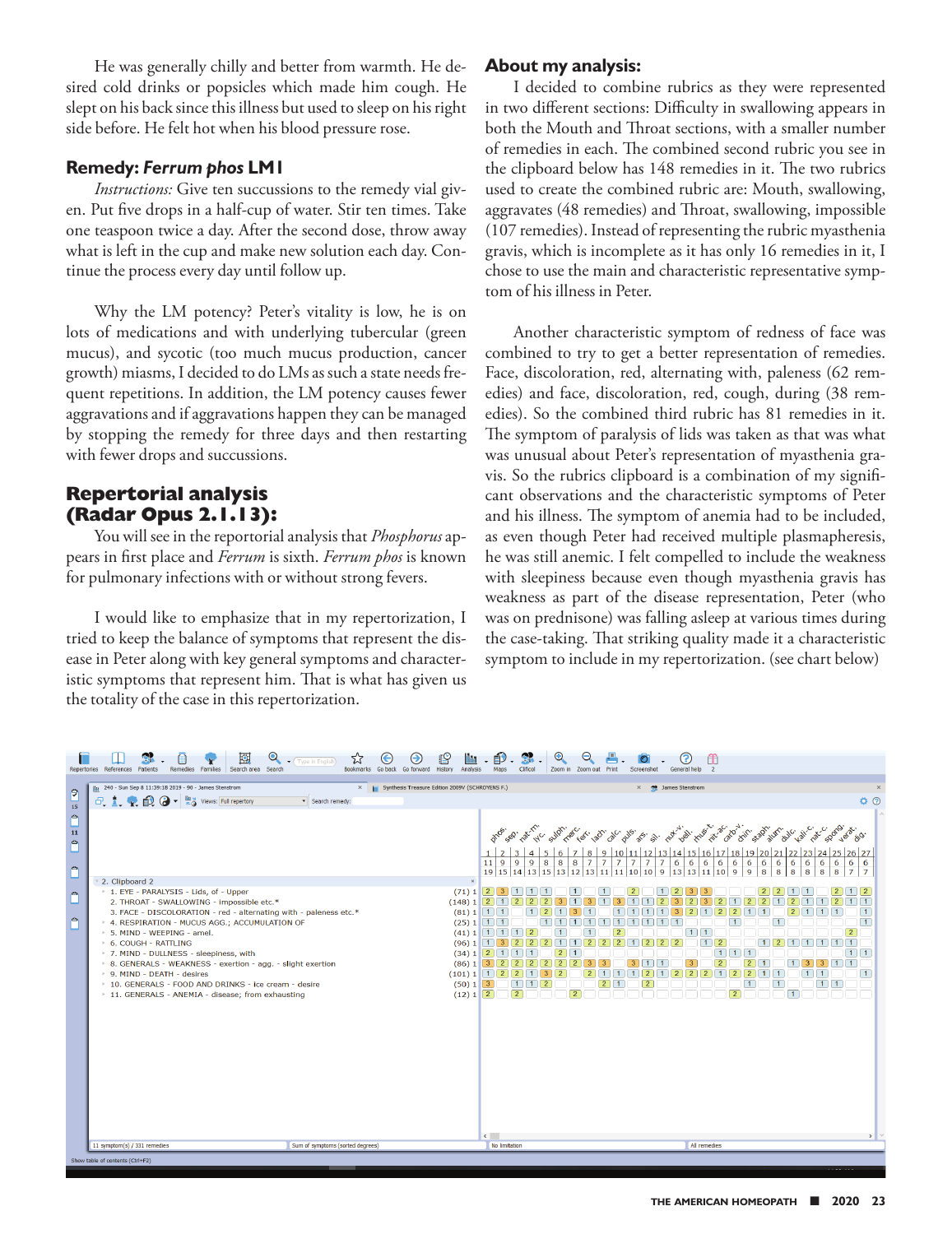#### **First follow up February 5, 2016**

When I saw Peter on January 27, he was on a feeding tube, aspiration tube and respirator. He was producing lots and lots of mucus that they were worried he would choke on so had a suction tube inserted in his throat. He was on oxygen. Today, all the tubes are gone except one. He still has the tracheostomy tube.

He was looking much better. He was sitting in a recliner, smiling at me. He had not needed to be on oxygen. His oxygen levels had returned to normal. He was still making mucus but nothing like before. His doctors were surprised how well he recovered (and so was I).

Peter reported, "The neurologist is reducing prednisone. I still produce mucus but not as much. The color can be still green. There is improvement though. My eyes have been sensitive to light. Can't see clearly enough. I have to blink all the time. They are worse on bright sunny days but also on cloudy days. My right eye feels gritty.

With the help of his physician, Peter started reducing his prednisone very gradually.

"I used to wake up at 3 a.m., but if I took Tylenol then I would wake up at 5 a.m. I have stopped taking Tylenol. I wake up around 4 a.m. now. A humidifier helps. My blood sugar readings are high. Blood pressure also runs high still. Bone density is not good."

He said he would like to come in for an office visit next time in two weeks.

**Remedy:** Continue on *Ferrum phos* LM1 as before.

I added a second remedy: *Euphrasia* 12c. Plussed doses\*: one teaspoon once a day for three days or until 70% improvement whichever happens first. Then only as needed if eye symptoms return.

#### **Second follow up February 29, 2016**

Peter says, "*Ferrum phos* LM1 was very good for mucus. But I ran out. So I started back on *Gelsemium* that I had on hand. All the mucus and respiratory symptoms came back. I am needing to suction the mucus out again. Also, I have this bed sore on my tail bone that is not healing. Can you give something for that?

"My eyes are not as bad as last time. I did take a plussed dose a week for two weeks and then stopped. I have been less shaky the last few days. They are still lowering the prednisone. The speech therapist says my voice is getting better. My blood pressure is within normal limits. The doctor took me

He was able to dance at the wedding and that made him very happy. The family was so grateful that homeopathy helped PETER TO BREAK THE cycle of continuous admissions to hospital and the emergency room

off blood pressure meds. I am doing medications to manage blood sugar. My left side feels weak."

Observation: I saw Peter starting to fall asleep as I was finishing up with remedy management and giving the instructions to Connie.

I still observed the red plethora.

**Remedy:** *Ferrum phos* LM1. Calendula gel for bedsore and also to apply locally on the skin for the irritation at the tracheostomy tube insertion site.

NOTE: Here it is important to note that *Gelsemium* which helped initially was not the remedy Peter needed at the time of this follow up. Otherwise we would have seen him continue to improve. He had moved into a *Ferrum phos* state and you will see in the next follow up that continued to respond well to *Ferrum phos.*

#### **Third follow up May 18, 2016**

Peter reports, "The bedsore is gone and has stayed gone. I let all the nurses go. We are doing showering by ourselves. My sleep has improved. Now I get a good ten hours in the night from ten p.m. to seven a.m. I take naps for one and a half to two hours in the afternoon. This gal at the therapy sessions said I have had a quick recovery. I agree. I want to start walking without a walker but I am afraid. I am retaining fluid but if I walk, I notice the swelling is less. I still cough due to the mucus. I have not needed to do emergency room visits. I am very pleased about that. The easy skin bruising is getting better too."

Over the next five months, Peter continued to do well with *Ferrum phos* LM1 as his chronic remedy.